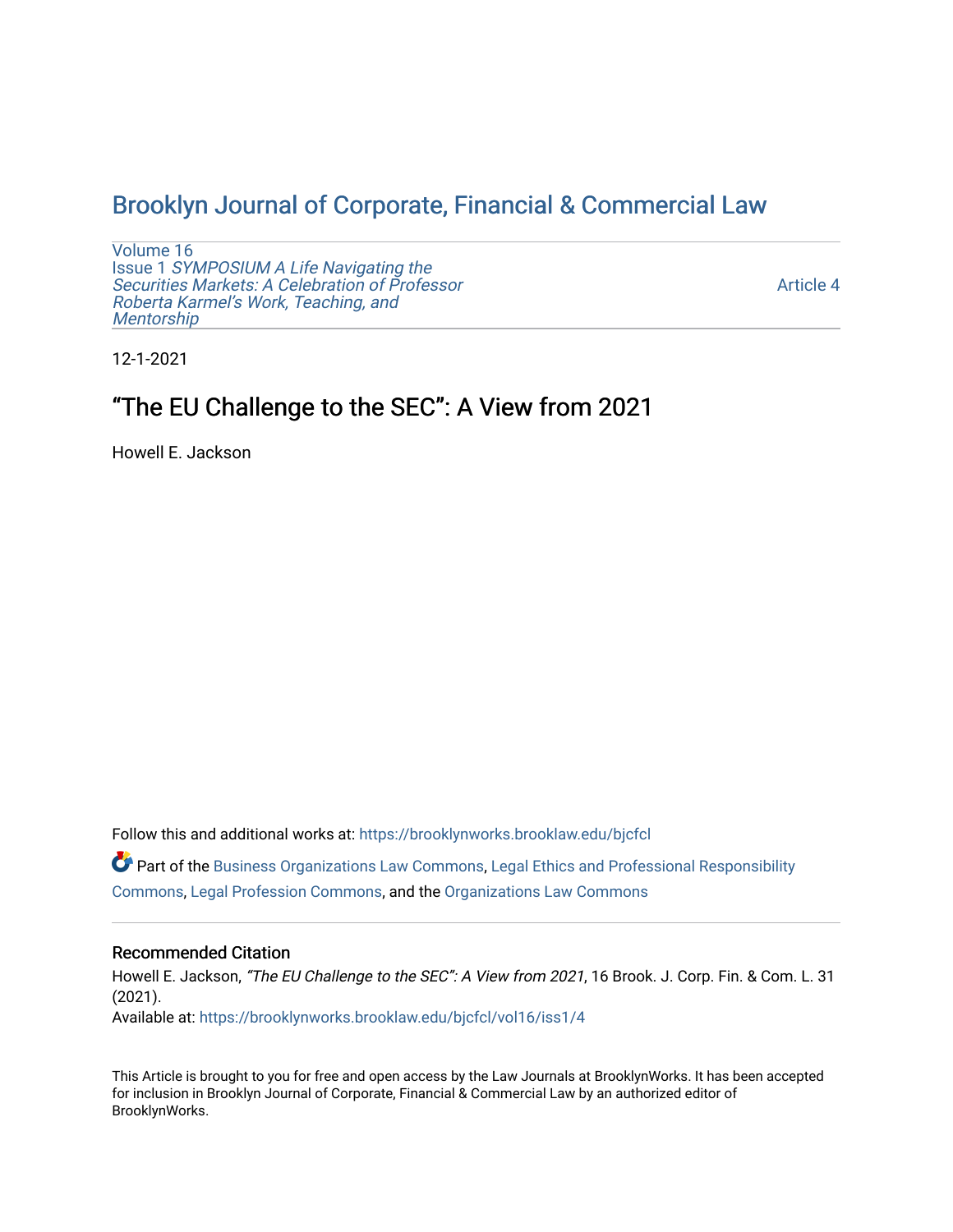## "THE EU CHALLENGE TO THE SEC": A VIEW **FROM 2021**

Howell E. Jackson\*

#### **ABSTRACT**

This essay offers a retrospective appreciation of Professor Roberta Karmel's scholarship exploring the influence of securities regulation in the United States on developments in European capital markets regulation in the late 1990's and early 2000's. Professor Karmel's writings document a fascinating evolution in this trans-Atlantic relationship as the Securities and Exchange Commission transitioned from the world's dominant capital market regulator throughout most of the post-World War II era into a more collaborative posture by the end of the first decade of the Millennium. The essay concludes by suggesting that the trends that Professor Karmel chronicled in her scholarship have persisted in recent years with U.S. regulatory authorities increasing finding themselves responding to regulatory initiatives in Europe rather than the other way around.

#### **INTRODUCTION**

It is a pleasure to be part of this panel brought together to discuss Professor Roberta Karmel's scholarship on international securities regulation. My thanks to Professors Jim Fanto and Miriam Baer, as organizers of this event, for assembling such an impressive collection of leading practitioners, former government officials, and legal academics to recognize the substantial scholarly contributions that Professor Karmel has made to our understanding of the field of securities regulation, as well as the work of the Securities and Exchange Commission (SEC) and other regulatory bodies around the world.

As prompts for this session on the International Harmonization of Securities Regulation, my fellow panelists and I were given four articles that Professor Karmel wrote between 1999 and 2008 which explore the evolving relationship between the SEC and European securities authorities.<sup>1</sup> On a personal note, I was particularly happy to return to these writings as they appeared at a time when I, along with my co-author and fellow panelist Eric Pan, undertook a substantial empirical project exploring capital raising

<sup>\*</sup> James S. Reid, Jr., Professor of Law, Harvard Law School. This comment reflects the helpful remarks and comments of Edward F. Green, Paul A. Leder, and Eric Pan, my fellow panelists at the May 2021 Conference A Life Navigating the Securities Markets: A Celebration of Professor Roberta Karmel's Work, Teaching and Mentorship. The panel discussion can be streamed at https://www.youtube.com/watch?v=C3IQDJ0KKu8.

<sup>1.</sup> Roberta S. Karmel, The EU Challenge to the SEC, 31 FORDHAM INT'L L. J. 1692 (2008); Roberta S. Karmel, Reform of Public Company Disclosure in Europe, 26 U. PA. J. INT'L ECON. L.379 (2005); Roberta S. Karmel, The Securities and Exchange Commission Goes Abroad to Regulate Corporate Governance, 33 STETSON L. REV. 849 (2004); Roberta S. Karmel, The Case for a European Securities Commission, 38 COLUM. J. TRANSNAT'L L. 9 (1999).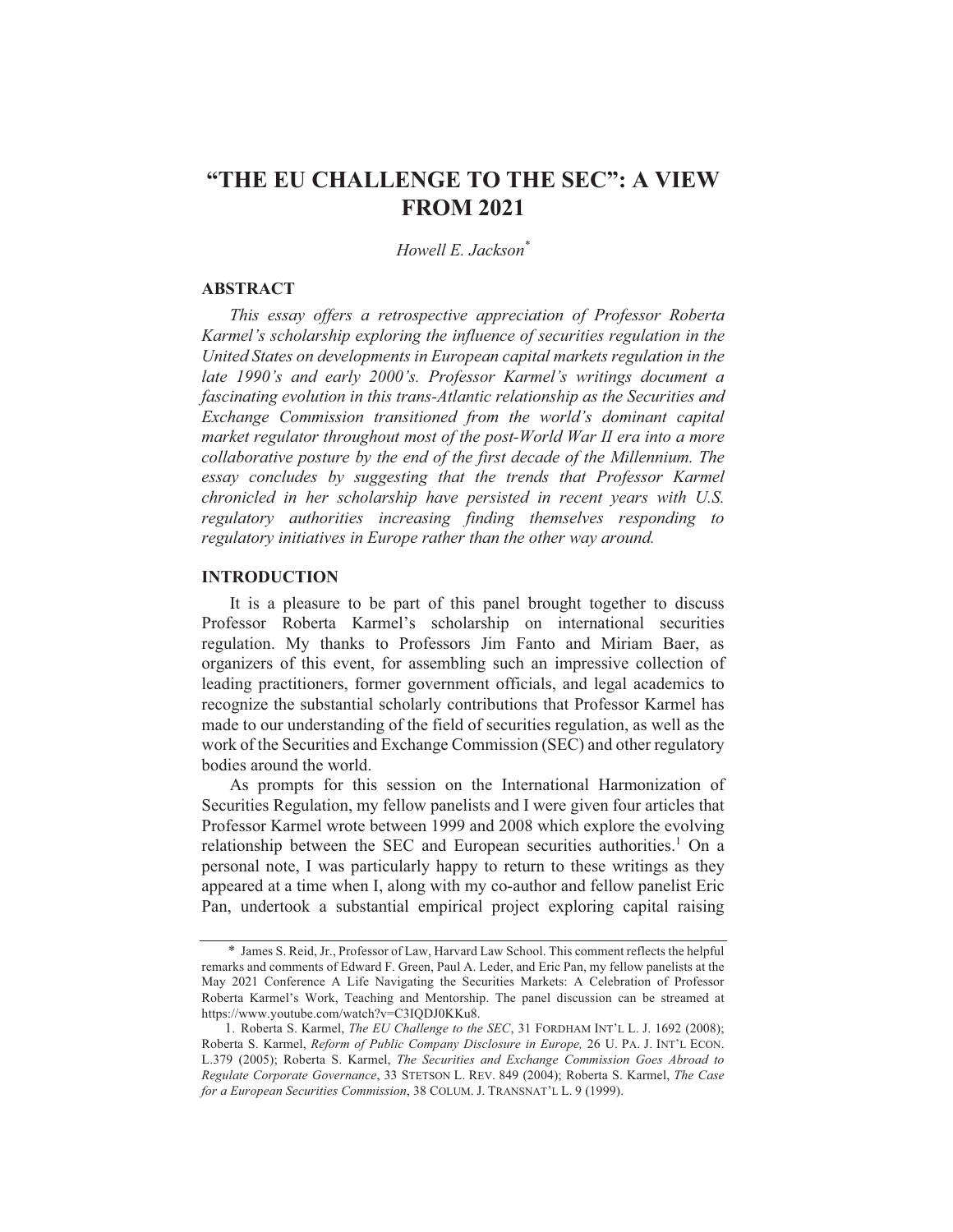practices within Europe and in transatlantic offerings.<sup>2</sup> At a time when most US academics were inclined to approach issues of international securities regulation through the relatively abstract lens of regulatory competition, extending existing work on state competition in US corporate charter to global securities markets,<sup>3</sup> Professor Karmel was one of the few scholars well versed in legal developments on the ground. Her writings, including several of the pieces we are discussing here, were invaluable in providing thoroughly documented treatments of European Union (EU) legal developments and US-EU relations, along with admirable attention to the practical politics involved. What I did not appreciate at the time but have now learned from Professor Edward Janger's remarks during this conference is: Professor Karmel was very much working within the traditions of Brooklyn Law School in producing theoretically informed, but practically useful and important legal scholarship. As one who aspires to produce work in this pragmatic vein, I find this to be a school of thought with much to recommend it for those who seek to have influence in the real world.

As I said, there were four articles in our assignment. Reading them over in 2021, they present a fascinating quartet, chronicling an eventful and impactful decade of interactions and engagements between the SEC and the EU. In my remarks today, I will first say a few words about each of these papers. Next, I will add in my own perspectives on how transatlantic relations have evolved in the thirteen years since the last of these papers appeared and then speculate a bit about how Professor Karmel might discuss these areas of law were she to expand the collection into a quintet today.

The first piece—The Case for a European Securities Commission—is the only article from the last century, and was written as the euro was being launched and enthusiasm for the European project was at its zenith.<sup>4</sup> As the title of the article suggests, the piece argues for stronger centralized authority over European capital markets modelled on the US approach to capital market oversight, albeit with appropriate attention to the challenges that such a move would present for national authorities, as well as potential sources of institutional resistance, including national stock exchanges and variations in market practices across different member states.<sup>5</sup>

To a degree, the article anticipates the creation of the European Securities and Markets Authority (ESMA) in 2011 as a mechanism for producing centralized control over certain aspects of European securities market

<sup>2.</sup> Howell E. Jackson & Eric Pan, Regulatory Competition in International Securities Markets: Evidence from Europe - Part II, 3 VA. L. & BUS. REV. 207 (2008); Howell E. Jackson & Eric Pan, Regulatory Competition in International Securities Markets: Evidence from Europe in 1999 - Part I, 56 BUS. LAW. 653 (2001).

<sup>3.</sup> For an example of this genre, see Howell E. Jackson, Centralization, Competition, and Privatization in Financial Regulation, 2 THEORETICAL INQUIRIES IN L. 649 (2001).

<sup>4.</sup> See Karmel, Case for a European Securities Commission, supra note 1.

<sup>5.</sup> Id.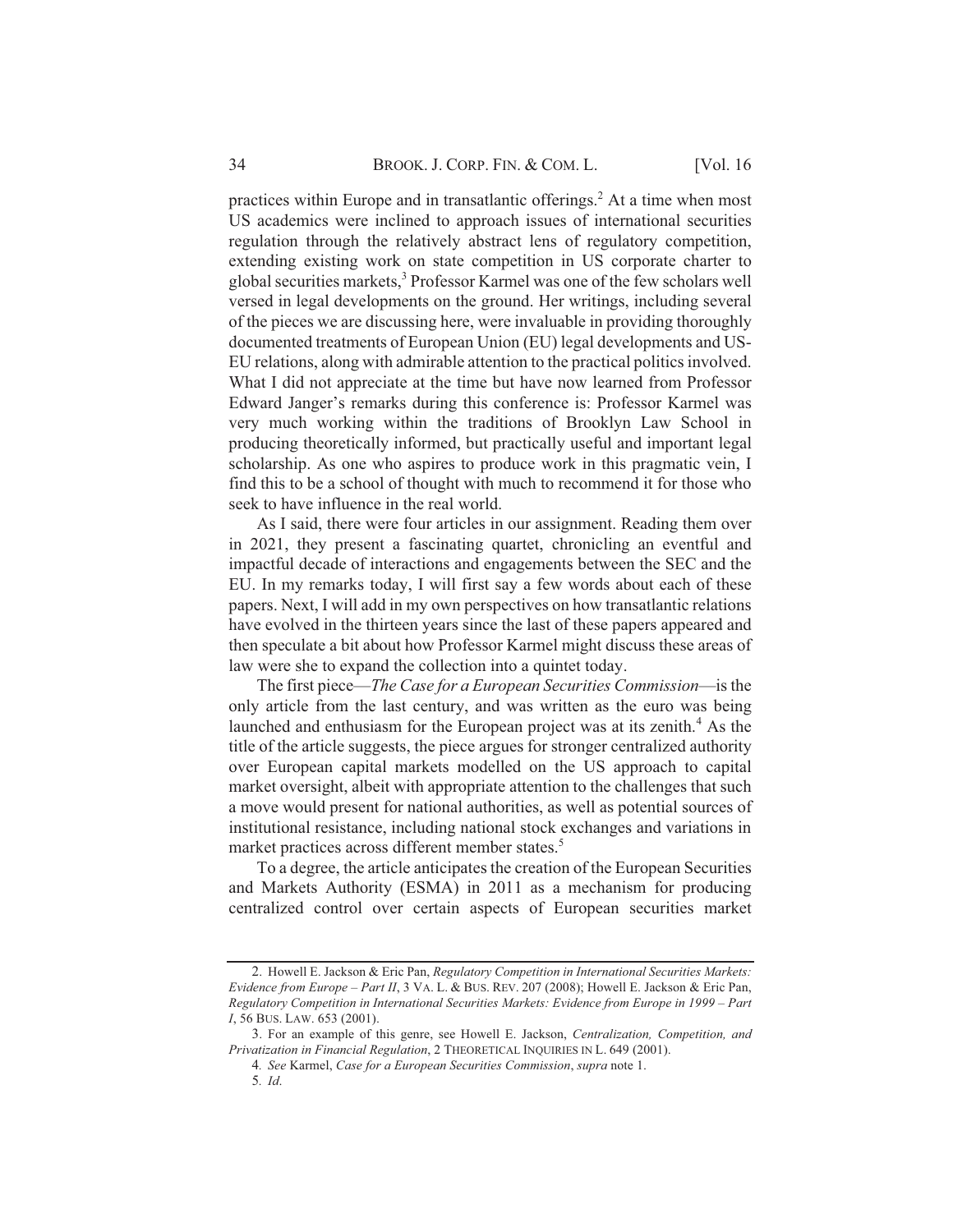regulation.<sup>6</sup> While the integration of European capital markets has not proceeded along the lines that many anticipated and that Professor Karmel's article advocated, one can only be impressed by the number of initiatives, which were very much works-in-progress back in 1999, that have made substantial strides over the past twenty-two years. These reforms include the consolidation of International Financial Reporting Standards (IFRS) and initiatives by the International Organization of Securities Commissions (IOSCO) on harmonized disclosure standards and a workable system of memoranda of understanding.<sup>7</sup> While a European SEC might have facilitated faster progress on these initiatives, analysis of the sort Professor Karmel offered in this piece helped generate momentum in these directions of coordination and thus contributed to that progress.

The next two pieces on our reading list—Reform of Public Company Disclosure in Europe and The Securities Exchange Commission Goes Abroad — have a somewhat different flavor, being written in the aftermath of the Sarbanes-Oxley Act, which represented a then unprecedented extraterritorial application of US corporate governance practices to foreign firms with particularly significant consequences for the many European firms cross-listed on the New York Stock Exchange. In Reform of Public Company Disclosure in Europe, the SEC appears as something of a role model for the EU to emulate in order to encourage the creation of a unified European capital market.<sup>8</sup> However, in The Securities and Exchange Commission Goes *Abroad*, the Commission is described, somewhat unwillingly and in contrast with past practices, as a regulatory bully imposing US corporate law standards on EU issuers that had entered US markets under markedly different terms.<sup>9</sup> In this pair of articles, Professor Karmel does a wonderful job explaining exactly how the Sarbanes-Oxley Act represented a change in US policy as well as how the European Union attempted to come to grips with these changes. The European Union reformed its disclosure practices and adopted corporate governance matters related to auditing practices, both to address the challenges of the Sarbanes-Oxley Act and to promote capital market integration through the Lamfalussy process and its resulting reforms. $10$ 

<sup>6.</sup> Id.

<sup>7.</sup> For subsequent discussions of these developments, see J. William Hicks, *Harmonization of* Disclosure Standards for Cross-border Share Offerings, INDIANA J. GLOBAL LEGAL STUDIES 361 (2002); Stavros Gadinis, The Politics of Competition in International Financial Regulation, 49 HARV. J. INT'L L. J. 447 (2008).

<sup>8.</sup> Karmel, Reform of Public Company Disclosure in Europe, supra note 1.

<sup>9.</sup> Karmel, The Securities and Exchange Commission Goes Abroad, supra note 1.

<sup>10.</sup> Id. The Lamfalussy process refers to a multi-layered approach to reforming the regulation of financial services in the European Union. The process takes its name from Baron Alexandre Lamfalussy, who authored a report on the subject in March of 2001. See European Commission, Regulatory Process in Financial Services (last visited Oct. 26, 2021), available at https://ec.europa. eu/info/business-economy-euro/banking-and-finance/regulatory-process-financial-services/ regulatory-process-financial-services en.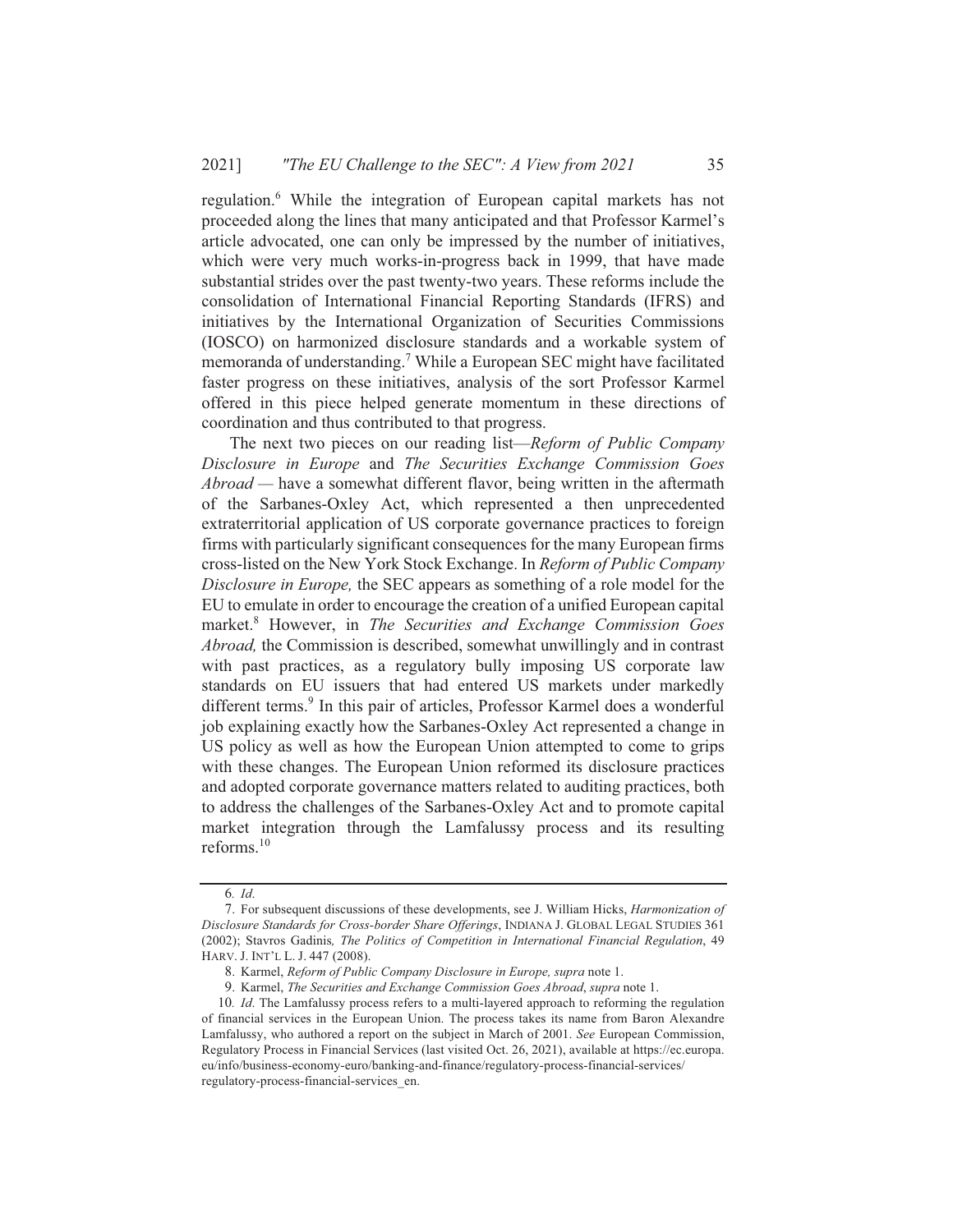In *The EU Challenge to the SEC*, the clock has moved forward several more years to 2008, just on the eve of the Global Financial Crisis  $(GFC).<sup>11</sup>$ Tensions over Sarbanes-Oxley have subsided, but the relationship between the EU and the SEC has altered in a striking way. The challenge that Professor Karmel describes is not the harmonization of global capital markets around IOSCO standards or an SEC-inspired model of supervision.<sup>12</sup> Rather, the task has turned to ascertaining whether European and other regulatory standards are sufficiently similar to US requirements as to allow them to substitute for compliance with US regulatory requirements.<sup>13</sup> As Professor Karmel explains, this shifting in the transatlantic terms of engagement is made possible by a convergence of international standards that the SEC helped produce, but it also reduces the pressure to achieve full harmonization of international standards and thus signals the likely persistence of considerable variation in regulatory practices at the regional or national levels.<sup>14</sup> The movement towards substituted compliance at this time is one of the reasons why I encouraged the symposium's organizers to rebrand this panel title to *Harmonization and Beyond*. The quartet of articles in our assignment, in certain respects, is a record of a decade of movement away from aspirations of complete harmonization. Through Professor Karmel's writing you can see that process unfold.

#### **PART I**

Let me turn now to the present day and my imaginings of what Professor Karmel might say about the topics of these articles with the hindsight of, in some cases, more than two decades.

As an initial matter, one cannot help but be struck by the failure of the EU to achieve over the past two decades the kind of integrated internal capital market that EU authorities contemplated, and that Professor Karmel explored in her writings. To be sure, some degree of centralized regulatory authority has occurred through the establishment and operations of ESMA, but this evolution is far short of the European SEC that Professor Karmel advocated for in her writings. Many of the impediments that she anticipated—national politics, peculiarities of corporate structures across the region, and natural opposition to radical change—all contributed to this shortcoming.<sup>15</sup> Indeed, if one reads over the most recent critique of European capital market integration, the June 2020 Report of the High Level Forum on the Capital

<sup>11.</sup> See Karmel, The EU Challenge to the SEC, supra note 1.

 $12.$  *Id.* 

 $13.$  *Id.* 

<sup>14.</sup> Id.

<sup>15.</sup> See sources cited supra note 1.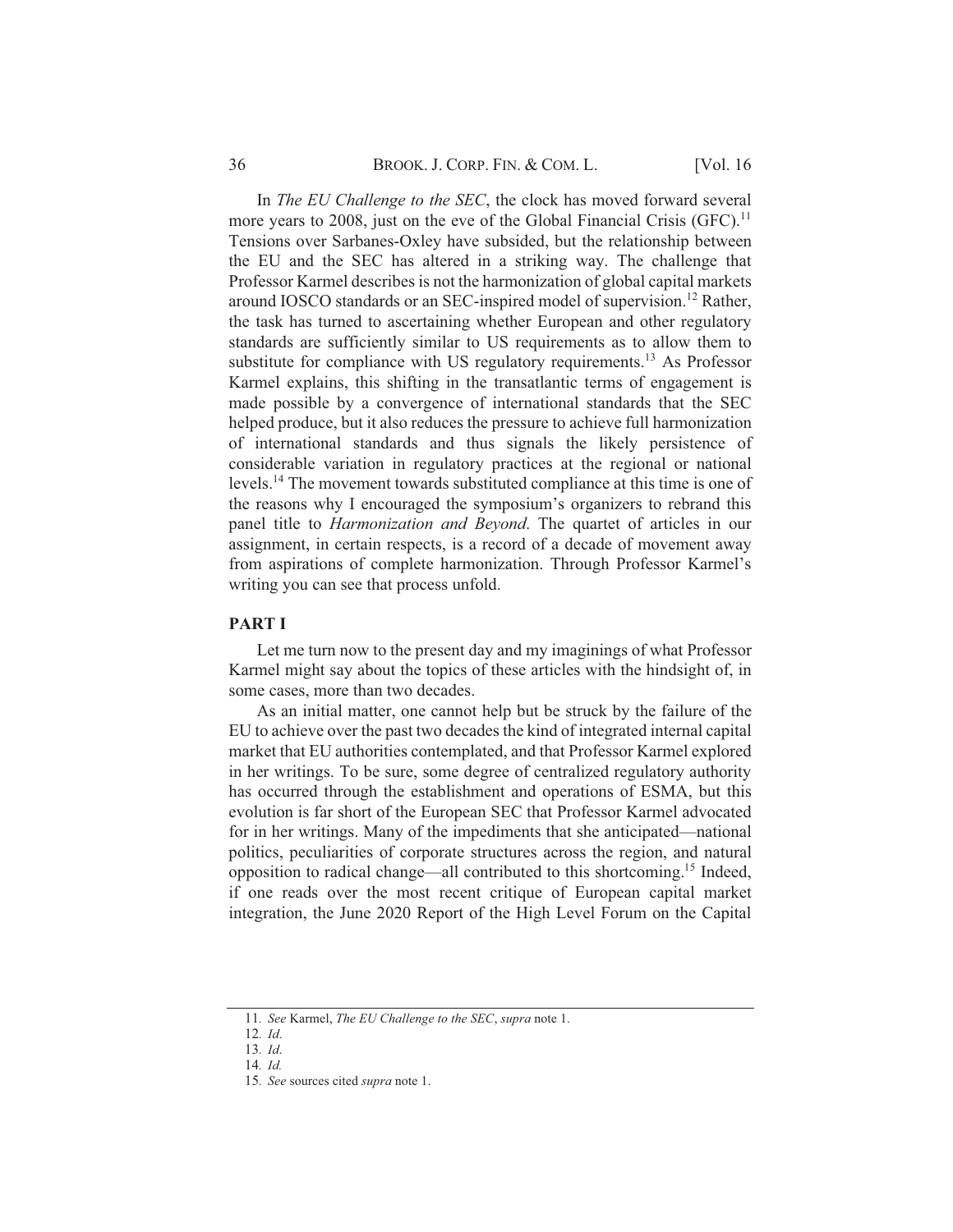Markets Union for the EU,<sup>16</sup> many of the issues that Professor Karmel identified back in 1999 have still not been fully addressed, and one cannot help but be impressed by how similar the critiques of that report are to the ones identified in Professor Karmel's 1999 article.<sup>17</sup>

No doubt, the cataclysm of the GFC, which erupted immediately after the publication of the last piece of the quartet, explains much of the lack of progress. The GFC coupled with the Euro crisis that followed clearly shifted European reform energies away from capital markets and into the banking markets and the expansion of the European Central Bank's (ECB) competencies and capacity. And, of course, Brexit has both created another major distraction for EU authorities and, in the end, eliminated from EU bodies the member state with the greatest experience in promoting and overseeing modern financial markets.

Developments in wholesale markets and institutional investors also evolved somewhat differently than Professor Karmel and others anticipated. In her writings at the turn of the millennium, she envisioned European pension plans as a likely force in favor of integrated European capital markets on the view that these institutions would need such a market in order to find investment opportunities for growing balances of retirement savings.<sup>18</sup> As it turned out, however, the rising power of pension plans and other institutional investors allowed for the creation of wholesale linkages across national capital markets and, somewhat counterintuitively, diminished the need for integrated public capital markets.<sup>19</sup> Over the past twenty years in the United States, we have seen a relative decline in public companies and, until very recently, a drop off in initial public offerings (IPOs).<sup>20</sup> Something similar has been going on in Europe, creating greater access to private sources of capital and further diluting the need for integration of public markets. $2<sup>1</sup>$ 

<sup>16.</sup> See A New Vision for Europe's Capital Markets: Final Report of the High Level Forum on the Capital Markets Union, EUROPEAN UNION (June 2020), available at https://ec.europa.eu/ business economy euro/high-level-forum-final-report en.pdf.

<sup>17.</sup> See Karmel, Case for a European Securities Commission, supra note 1.

<sup>18.</sup> See, e.g., id. at 34 (noting potential pressure from institutional investors, like pension plans, to create a pan-European capital market: "There remain too many barriers to cross-border investment by insurance companies and pension funds.").

<sup>19.</sup> The rising importance of institutional investors and private cross-border placements was already evident in the early 2000's in both EU internal markets and transatlantic markets, as reported in the work that Eric Pan and I wrote together at the time. See sources cited supra note 2.

<sup>20.</sup> For an overview of these developments in US capital markets in 2017, see A Financial System That Creates Economic Opportunity: Capital Markets, U.S. DEP'T OF TREASURY, 20-24 (Oct. 2017). Recently, IPOs have seen something of a resurgence, but it is not clear that this resurgence will be permanent.

<sup>21.</sup> For a discussion of the decline of public companies in Europe, see Primary and Secondary Equity Markets in the EU, OXERA CONSULTING, 12 (Sept. 2020) ("Our analysis shows that the number of listings in the EU-28 declined by 12%, from 7,392 in 2010 to 6,538 in 2018, while GDP grew by 24% over the same period."). See also Diana Milanesi, The Rise of the Secondary Trading of Private Company Shares in the United States, Europe, and the United Kingdom, TTLF WORKING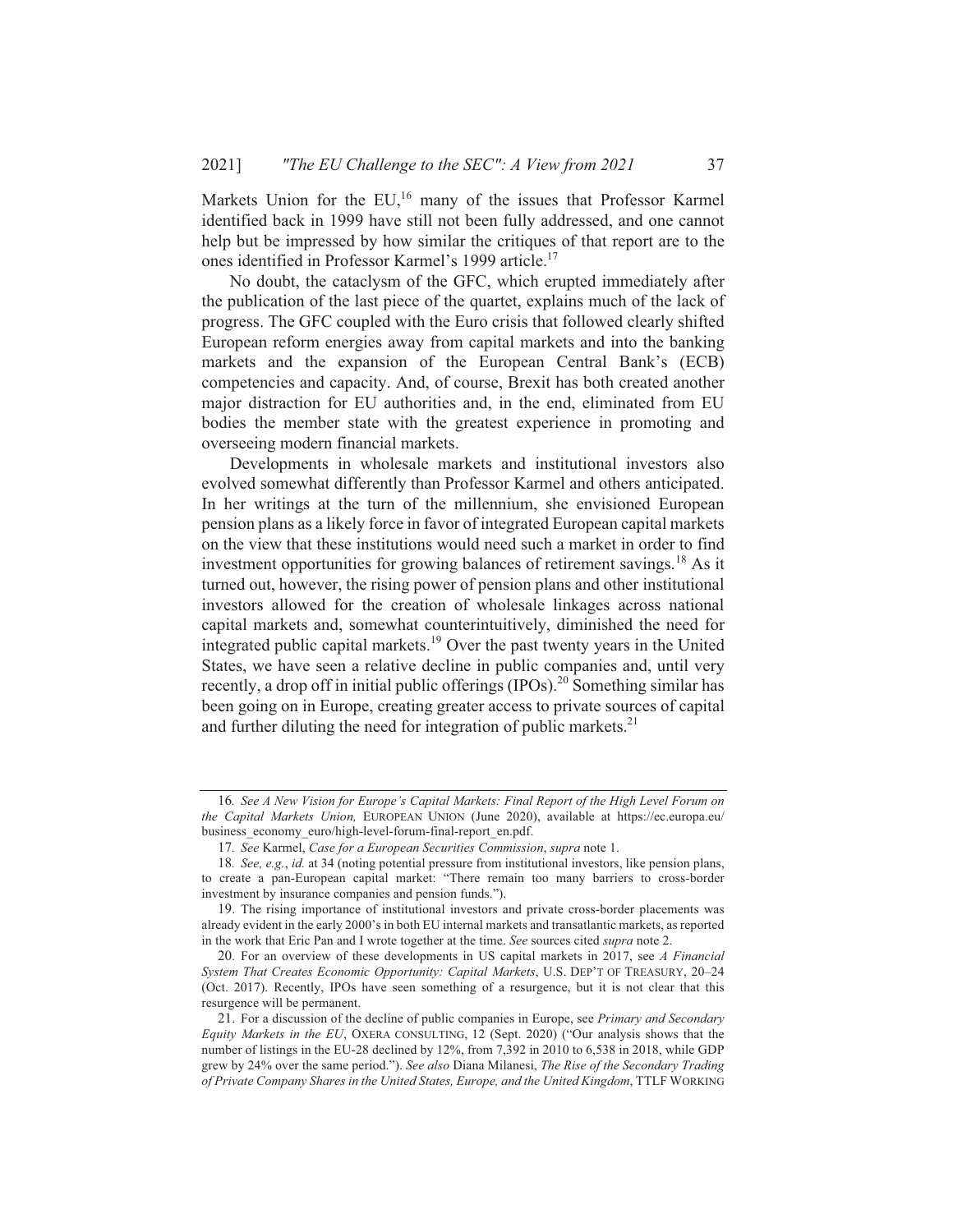Another geopolitical development that is striking as one reads through these writings from the first decade of the millennium is the near complete absence in earlier academic work (and not just Professor Karmel's work) on the global capital markets of China and the possibility that it could emerge as a capital market competitor for both the European Union and the United States.<sup>22</sup> While the rise of China as a major trading force at the turn of the millennium was clearly evident, its increasing participation in international capital markets was less obvious back then, although increasingly apparent today. Were one writing today about challenges to the SEC or any other US financial regulator, the EU would likely not be the only named counterparty. No doubt, China and Asian markets more generally would be a principal party in interest.

Interestingly, however, when one digs into the heart of controversies between the SEC and Chinese regulatory authorities, one sees quite clearly the phenomena that Professor Karmel nicely summarized in her work, which is the extraterritorial application of the Sarbanes-Oxley Act and the inevitable confrontations that it generates for home country authorities of listed issuers.<sup>23</sup> Whereas the EU member states and the SEC have managed to work through this conflict, the application of Public Company Accounting Oversight Board (PCAOB) examination rules for foreign auditors has become increasingly intractable, with Congress last year lighting a three-year fuse that is only likely to increase tensions.<sup>24</sup> While the SEC's resolution of these conflicts with the EU presents a possible path forward, the absence of long-standing arrangements for negotiation with Chinese authorities and heightened Chinese sensitivity to issues related to sovereignty-not to mention geopolitical considerations—make resolution more challenging.

Another area in which Professor Karmel's work is prescient is in anticipating future developmental concerns with substituted compliance: the practice whereby the SEC determines whether a foreign country's regulatory regime is sufficiently comparable to US requirements to warrant an exception to national treatment. While the idea was something of a novelty when

PAPERS, 21 (2019), available at https://www-cdn.law.stanford.edu/wp-content/uploads/2019/11/ milanesi wp46 .pdf.

<sup>22.</sup> See Johannes Petry, Same, But Different: Varieties of Capital Markets, Chinese State Capitalism and the Global Financial Order, 25 COMPETITION & CHANGE 605 (2020). See also President's Working Group on Financial Markets, Report on Protecting United States Investors from Significant Risks from Chinese Companies, App. B (July 24, 2020).

<sup>23.</sup> Karmel, supra notes 8 and 9.

<sup>24.</sup> For an overview of the Holding Foreign Companies Accountable Act enacted in December 2020, see SEC Press Release No. 2021-53 (Mar. 24, 2021), available at https://www.sec.gov/news /press-release/2021-53. See also SEC Division of Corporate Finance, CF Disclosure Guidance: Topic No. 10, Disclosure Considerations for China-Based Issuers, U.S. SEC. & EXCH. COMM'N (Nov, 23, 2020), available at https://www.sec.gov/corpfin/disclosure-considerations-china-basedissuers.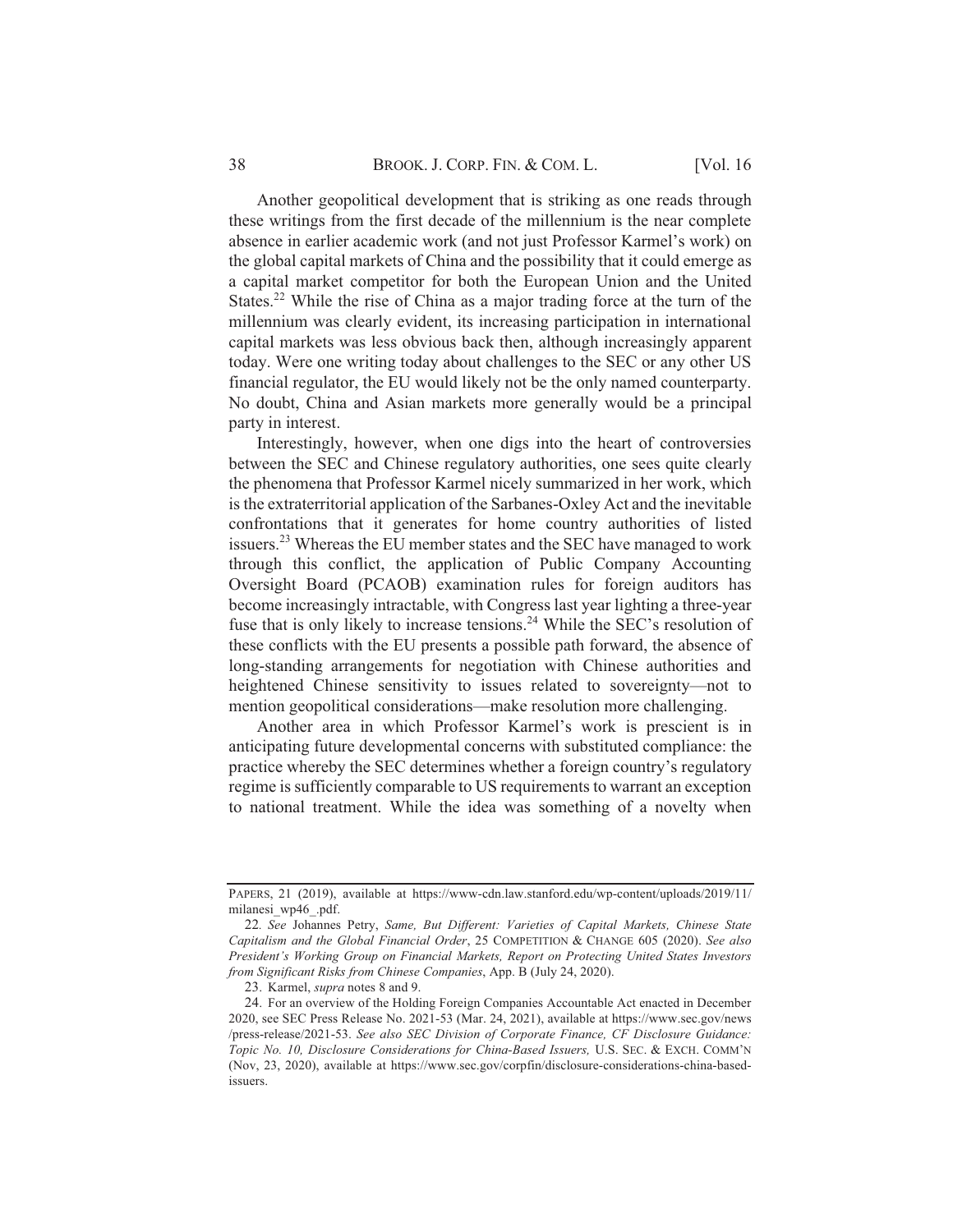Professor Karmel explored it back in 2008<sup>25</sup> the GFC pushed the practice to the front stage, as the Dodd-Frank Act, following the Sarbanes-Oxley Act, imposed a substantial amount of extraterritorial application, albeit based on systemic risk concerns that the consolidated and global oversight of transactions and firms was necessary to safeguard financial stability.<sup>26</sup> Reforms of this sort extend US derivatives regulation<sup>27</sup> and the Volcker Rule<sup>28</sup> (restricting the proprietary trading of banks) across national boundaries. However, as a practical matter, the only sensible response in many cases is to accept foreign regulation as reasonably substituted, so long as it is sufficiently robust. Over the past ten years, the SEC and Commodity Futures Trading Commission (CFTC) have spent considerable effort making these determinations and, in other contexts, US financial regulators have had to persuade their foreign counterparts that US regulations are acceptable substitutes for the requirements of overseas markets.<sup>29</sup> And, of course, within the context of the EU, substituted compliance or substantial equivalence analysis (to use the local idiom) has become a matter of central interest as a result of the departure of the United Kingdom from the European Union, which has generated an apparent need for substantial equivalence determinations in perpetuity, posing yet another challenge to the integrated EU capital markets.<sup>30</sup> Substituted compliance and its implementation have emerged as an area of considerable practical and theoretical interest, and Professor Karmel, once again, anticipated its importance at the starting gate.

#### **PART II**

Finally, and perhaps most radically, throughout Roberta Karmel's writing on international securities regulation, the United States is cast as playing the lead role in mapping the future of global securities regulation. Whether it is offering policy advice to other jurisdictions on how to adopt SEC-style regulatory agencies, shaping the content of IOSCO initiatives to

<sup>25.</sup> The concept was floated by two senior SEC officials in a law review piece that garnered considerable academic attention at the time. See e.g., Ethiopis Tafara & Robert J. Peterson, A Blueprint for Cross-Border Access to U.S Investors: A New International Framework, 48 HARV. INT'L L.J. 31, 32 (2007); see also Karmel, The EU Challenge to the SEC, supra note 1.

<sup>26.</sup> For an overview of this evolution in the US expansion of substituted compliance regimes, see Howell E. Jackson, Substituted Compliance: The Emergence, Challenges, and Evolutions of a New Regulatory Paradigm, 1 J. FIN. REG. 169 (2015).

<sup>27.</sup> See Alesey Artamonov, Cross-Border Application of OTC Derivatives Rules: Revisiting the Substituted Compliance Approach, 1 J. FIN. REG. 206 (2015).

<sup>28.</sup> See Christine P. Henry, The Volcker Rule and the Presumption Against Extraterritoriality: Utterly Incompatible, 7 WM. & MARY BUS. L. REV. 825 (2016).

<sup>29.</sup> See Jackson, Substituted Compliance, supra note 26.

<sup>30.</sup> For a post-Brexit overview of these issues from a practitioner's perspective, see Azad Ali  $\&$ Christopher Hobson, Offsetting the Loss of Passporting Rights in Financial Services, SKADDEN, ARPS, SLATE, MEAGHER & FLOM LLP (Mar. 2, 2021), available at https://www.skadden.com/en/ insights/publications/2021/02/insights-special-edition-brexit/offsetting-the-loss-of-passportingrights.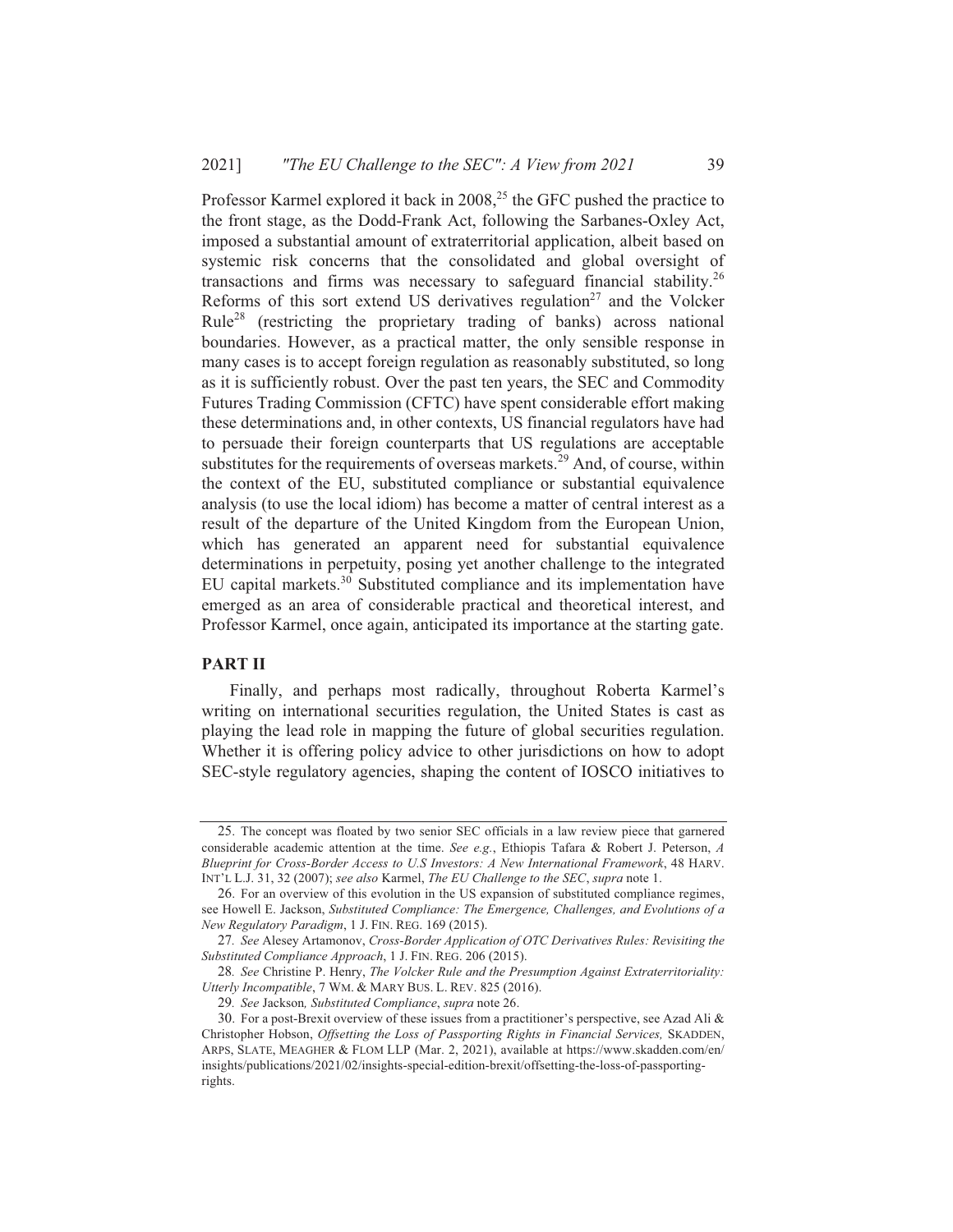conform (at least generally) with US approaches to securities regulation, or negotiating memoranda of understanding so as to facilitate US-style enforcement efforts for cross-border corporate malfeasance, the SEC, if not exactly setting the table, is portrayed as very much sitting at its head. At the risk of being parochial, let me say that this characterization is accurate enough for much of the post-World War II era running up to the end of the 20th century. The SEC was the world's dominant capital market regulator. But, what's interesting (and farsighted) in Professor Karmel's quartet of articles is that in the first decade of this millennium, her writings (at least implicitly) suggest that seating arrangements seem to have been shifting about somewhat.<sup>31</sup> Following the perceived overstep of the Sarbanes-Oxley Act and the movement away from SEC-inspired harmonization towards more deferential substantial equivalence analysis, one can see the political economy of financial regulation of capital markets drifting away from US preeminence and moving closer to a more polycentric cosmology. Indeed, as elaborated upon below, if one takes a hard look at developments over the past five years, one can identify an increasing number of trends in global financial regulations where it is not entirely clear that US authorities have been at the table at all or at least have not had a speaking role.

In many cases, the leading movers have become European authorities, and the United States and even the SEC are becoming rule takers rather than rule makers. In this category, I would include: the adoption of General Data Protection Regulation for privacy regulation, competition policy with respect to Big Tech, and—closer to home for the SEC— the Markets in Financial Instruments Directive II rules on the unbundling of commissions and Environmental, Social, and Governance (ESG) disclosure standards.<sup>32</sup> While under the Biden Administration, the current SEC leadership is reevaluating the establishment of disclosure standards for ESG issues,  $33$  one must also acknowledge that EU institutions have moved ahead much more quickly in this domain and, to some degree at least, US officials are operating under the shadow of emerging international ESG disclosure standards that do not bear a "Made-in-USA" label.<sup>34</sup> These new forms of EU challenges go beyond

reporting/corporate-sustainability-reporting\_en. In addition, the EU's work on the responsibility of asset managers with respect to ESG issues is substantially ahead of the SEC's work in the area. See

<sup>31.</sup> See sources cited supra note 1.

<sup>32.</sup> See Howell E. Jackson & Jeffery Y. Zhang, "Nobody's Proud of Soft Dollars": The Impact of MiFID II on U.S. Financial Markets, 7 J. FIN. REG. (forthcoming 2022). See also Howell E. Jackson & Jeffery Y. Zhang, The Economics of Soft Dollars: A Review of the Literature and New Evidence from the Implementation of MiFID II (Mar. 3, 2021), available at https://papers.ssrn.com /sol3/papers.cfm?abstract\_id=3673470.

<sup>33.</sup> See Allison Herren Lee, Public Input Welcomed on Climate Change Disclosures, U.S. SECURITIES AND EXCHANGE COMMISSION (Mar. 15, 2021), available at https://www.sec.gov/news /public-statement/lee-climate-change-disclosures.

<sup>34.</sup> For an overview of European corporate disclosure requirements and their relatively long lineage, see the European Commission's website on corporate sustainability reporting: https://ec.europa.eu/info/business-economy-euro/company-reporting-and-auditing/company-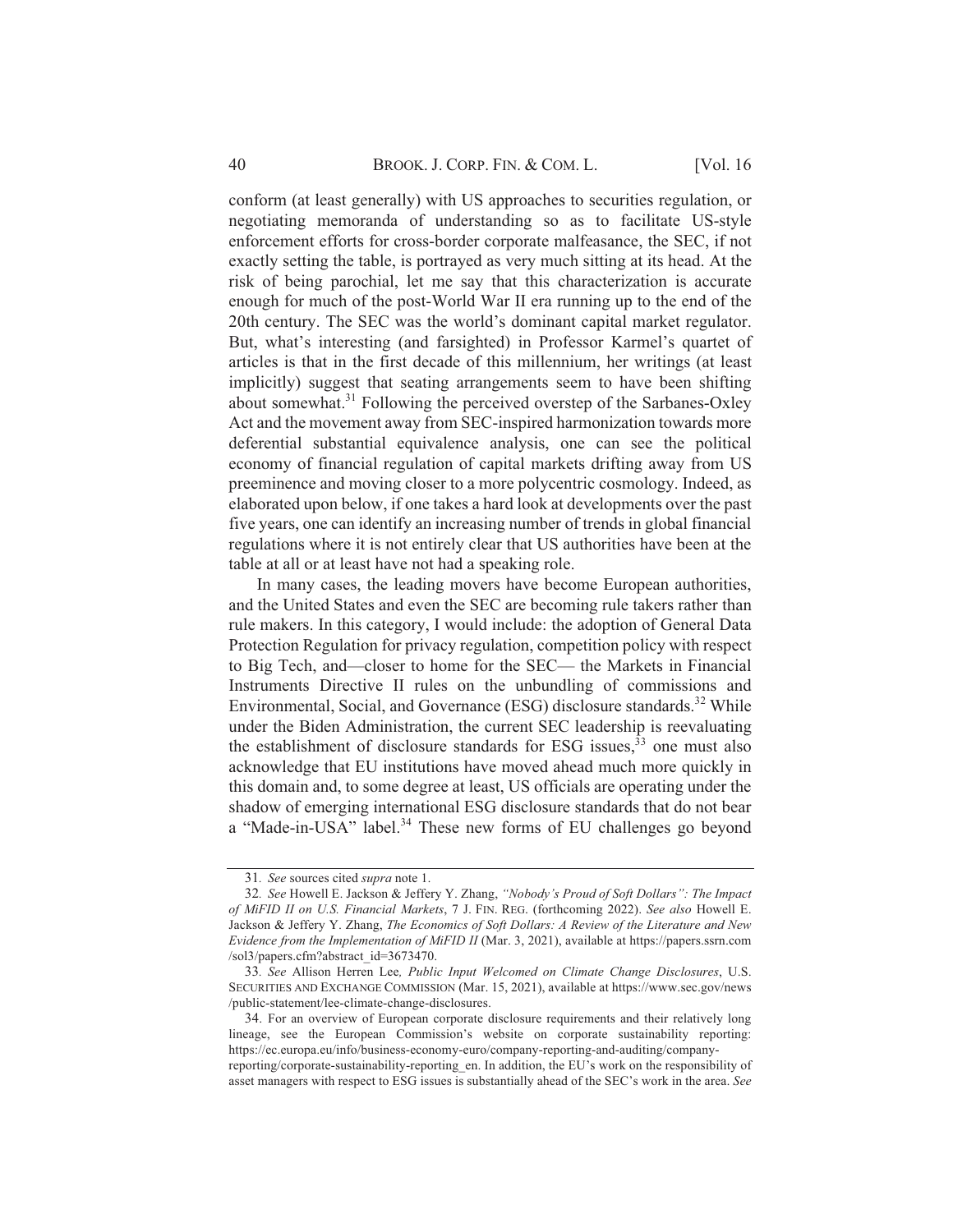those identified in Professor Karmel's writings, but they are, in a sense, direct descendants. $35$ 

In all of the cases, in contrast with the model of legal transmission of the latter half of the 20th century, reform initiatives began overseas, mostly in Europe, and the US and the SEC has increasingly found itself in a reactive posture. While the SEC is not necessarily bound by EU initiatives, the Commission is definitely influenced by, and in some cases constrained, by their innovations. Exactly why the SEC has come to play less of a leadership role in international securities regulation is a fascinating question and perhaps not universally accepted. The topic could well be the subject of a separate symposium, but let me offer some tentative thoughts. In part, of course, the declining role of the SEC may simply reflect the maturity of capital markets in other parts of the world and the increasing importance and throw-weight of other regulatory bodies. But other factors may also be at play. First, in recent years, the phenomenon of soft law development through international regulatory networks has become more widely understood. As a result, congressional leaders and industry participants have been more attentive to what US officials are doing in international venues, and that oversight may have led SEC officials to be more circumspect in their positions.<sup>36</sup> No doubt some officials have also become wary of international entanglements and the compromises that are necessary in order to reach consensus in international fora, producing a disinclination to engage in these processes unless positions clearly promoting US interests are in play. How European directives police climate change, data privacy, or market structure issues may not initially

Anna Maleva-Otto & Joshua Wright, New ESG Disclosure Obligations, HARV, L. SCH. F. ON CORP. GOVERNANCE (Mar. 24, 2020), available at https://corpgov.law.harvard.edu/2020/03/24/new-esgdisclosure-obligations/. See also Jean Eaglesham & Anna Hirtenstein, ESG Disclosure Rules From Europe Challenge U.S. Fund Managers, WALL ST. J. (Mar 22, 2021), available at https:// www.wsj.com/articles/esg-disclosure-rules-from-europe-challenge-u-s-fund-managers-11616405 401. Finally, in terms of financial accounting, international bodies have made substantial progress in developing a framework for incorporating ESG considerations in income statements and balance sheets. See IFRS Foundation Trustees Announce Strategic Direction And Further Steps Based on Feedback to Sustainability Reporting Consultation, IFRS (Mar. 8, 2021), available at https:// www.ifrs.org/news-and-events/news/2021/03/trustees-announce-strategic-direction-based-on-feed back-to-sustainability-reporting-consultation/. The SEC is already being encouraged to incorporate these efforts into its own work on financial reporting, posing questions about the role of US standard setters, such as the Financial Accounting Standards Board, in setting these requirements in the United States. See Letter from Janine Guillot, CEO, Sustainability Accounting Standards Board to SEC Chair Gary Gensler (May 19, 2021).

<sup>35.</sup> If one expands the field of vision to include digital assets, one might also include efforts of other jurisdictions to adopt various forms of central bank digital currencies as an area where the United States-here the Federal Reserve Board-is playing catchup. See Timothy G. Massad, Facebook's Libra 2.0: Why You Might Like it Even If We Can't Trust Facebook, BROOKINGS ECON. STUD. PAPER, 42-61 (June 2020) (discussing development of digital payment systems of China as well as the PRC's efforts to adopt a CBDC).

<sup>36.</sup> For a discussion of the political economy of cross-border regulatory cooperation, see Pierre-Hugues Verdier, The Political Economy of International Financial Regulation, 88 INDIANA L. REV. 1405 (2013).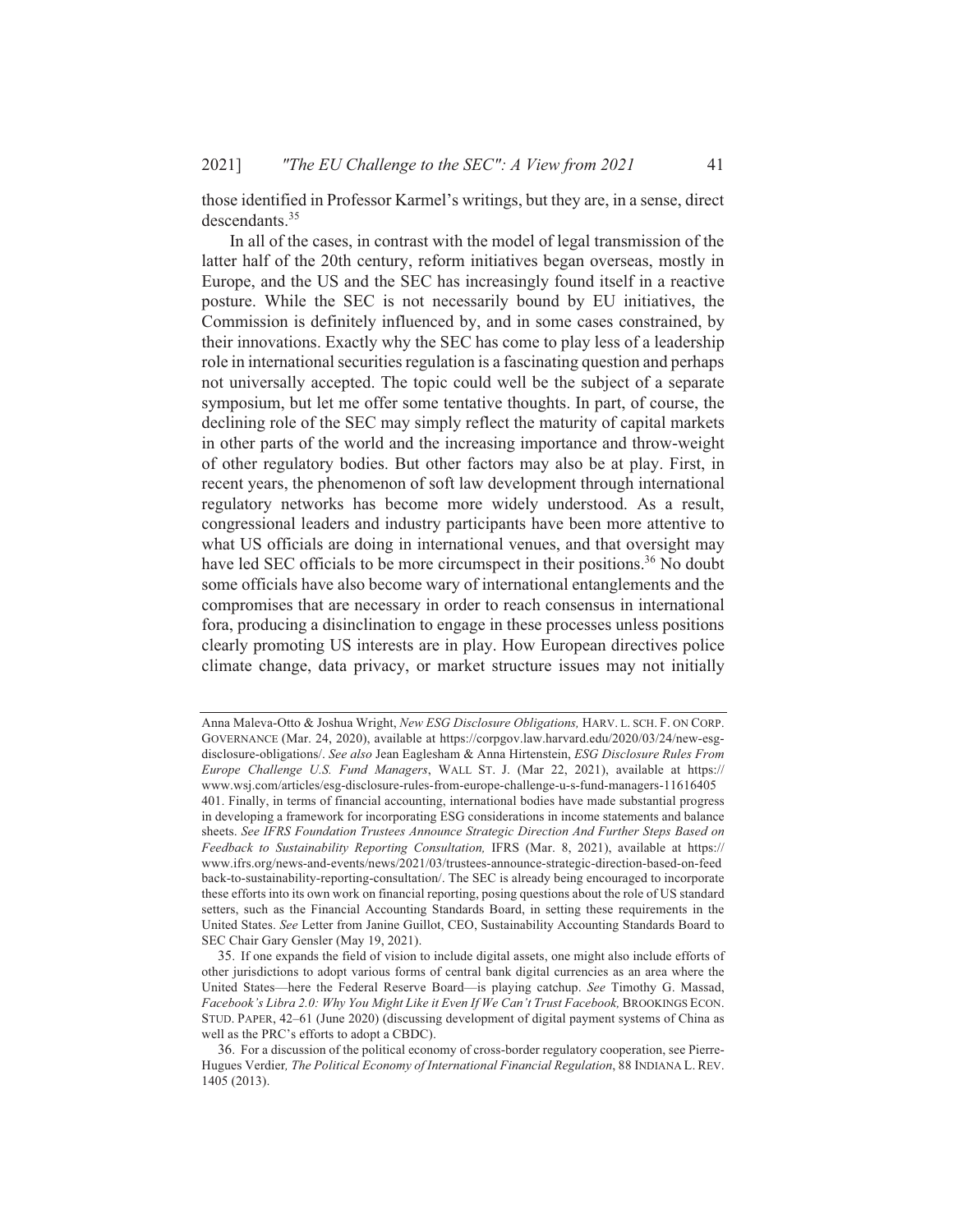seem worth the efforts, but they eventually can have a profound impact on US market practices and regulation.

In addition, the internal structure of US regulatory agencies like the SEC may also inhibit effective participation in international fora.<sup>37</sup> Senior staff who participate in these engagements cannot, as a legal matter, bind their agencies. This limitation even extends to the chair of the SEC, whose recommendations must be run through the Administrative Procedure Act processes and are also susceptible to congressional oversight. This lack of authority converts the role of SEC officials from empowered negotiators into that of observers. In some instances, the subject matters may be part of broader agendas. This includes, for example climate change, privacy issues, or the rise of digital assets, where regulatory considerations reaching well beyond the SEC's jurisdiction and higher-level engagement, such as G-7 or G-20 processes, <sup>38</sup> are at play. In that case, the key actors on the US side are likely to be cabinet-level officials or members of the Executive Branch, and the SEC personnel may participate in only an advisory status, if at all. With such a peripheral position, the SEC is even less well-equipped to play an influential role in negotiations and its ability to influence the development of international standards, at least in a publicly observable matter, is further diminished. While legal structures vary considerably country-by-country, regulatory officials from many leading jurisdictions, including a number of EU member states, are more closely aligned with senior government leadership and may have a greater ability to make credible commitments in international gatherings, increasing their capacity and willingness to engage in multilateral negotiations. To be sure, the foregoing is necessarily speculative, but it does raise an interesting set of questions for future academic research: the positive question of whether and why the SEC seems to be playing less of a leadership role in the field of international financial regulation and the normative question of whether US legal structures or arrangements should be adjusted in some way to increase the ability to regain some of its traditional role. One also cannot help but wonder what Professor Karmel might have to say about these developments, or even whether she agrees with my suggestion that academic writing identified, at least implicitly, the beginnings of these developments.

### **CONCLUSION**

In conclusion, there is so much to admire in Professor Karmel's work on international finance. It is the mark of successful scholarship that proves both useful to scholars and practitioners at the time it was written and anticipates

<sup>37.</sup> This paragraph reflects and expands upon thoughtful remarks that Eric Pan made during our panel discussion.

<sup>38.</sup> See Stavros Gadinis, The Politics of Competition in International Financial Regulation, 49 HARV. INT'L L. J. 447 (2008) (explaining the heightened role of finance ministers and political appointees in the oversight of international regulatory networks after the GFC).